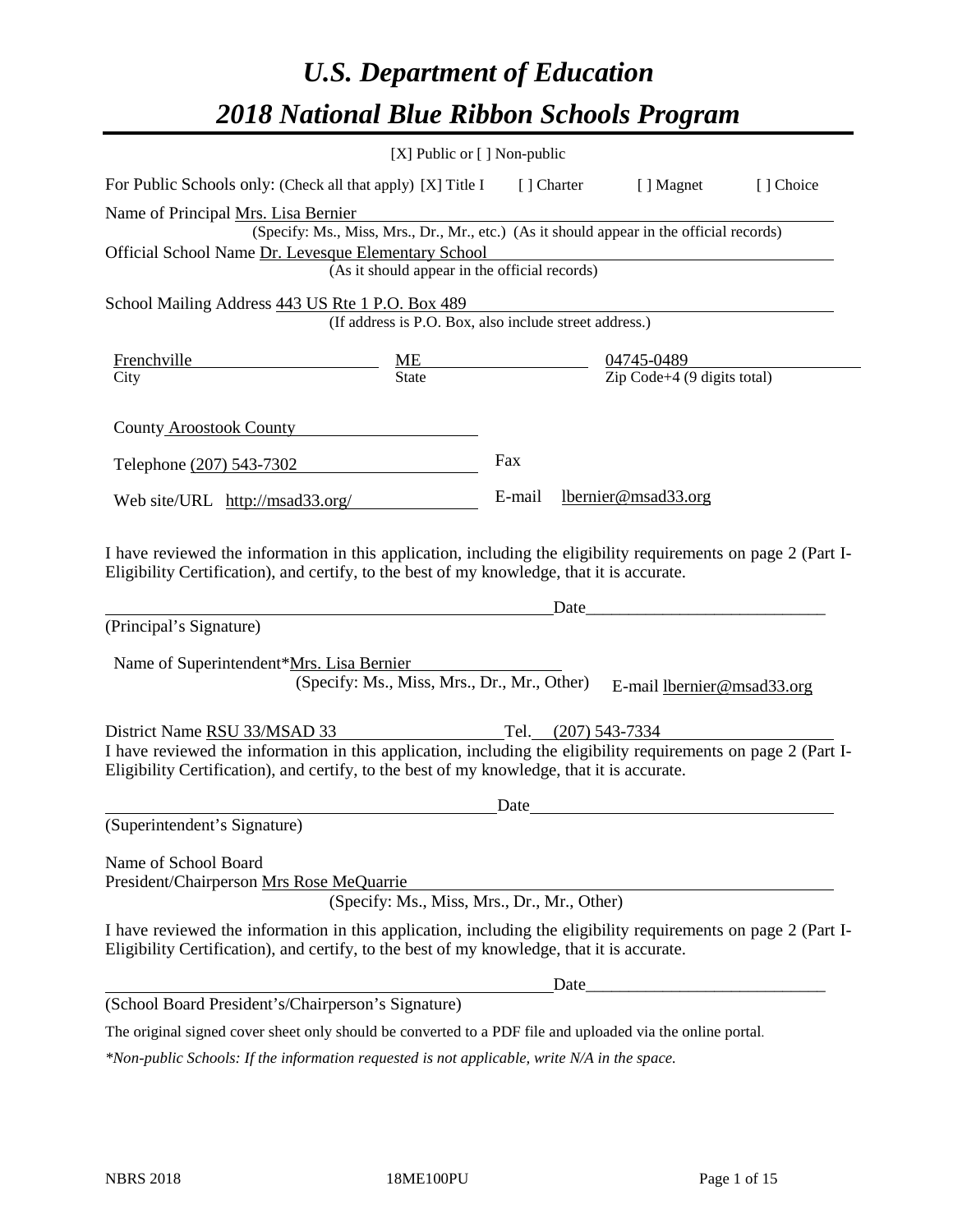The signatures on the first page of this application (cover page) certify that each of the statements below, concerning the school's eligibility and compliance with U.S. Department of Education and National Blue Ribbon Schools requirements, are true and correct.

- 1. The school configuration includes one or more of grades K-12. (Schools on the same campus with one principal, even a K-12 school, must apply as an entire school.)
- 2. All nominated public schools must meet the state's performance targets in reading (or English language arts) and mathematics and other academic indicators (i.e., attendance rate and graduation rate), for the all students group and all subgroups, including having participation rates of at least 95 percent using the most recent accountability results available for nomination.
- 3. To meet final eligibility, all nominated public schools must be certified by states prior to September 2018 in order to meet all eligibility requirements. Any status appeals must be resolved at least two weeks before the awards ceremony for the school to receive the award.
- 4. If the school includes grades 7 or higher, the school must have foreign language as a part of its curriculum.
- 5. The school has been in existence for five full years, that is, from at least September 2012 and each tested grade must have been part of the school for the past three years.
- 6. The nominated school has not received the National Blue Ribbon Schools award in the past five years: 2013, 2014, 2015, 2016, or 2017.
- 7. The nominated school has no history of testing irregularities, nor have charges of irregularities been brought against the school at the time of nomination. The U.S. Department of Education reserves the right to disqualify a school's application and/or rescind a school's award if irregularities are later discovered and proven by the state.
- 8. The nominated school has not been identified by the state as "persistently dangerous" within the last two years.
- 9. The nominated school or district is not refusing Office of Civil Rights (OCR) access to information necessary to investigate a civil rights complaint or to conduct a district-wide compliance review.
- 10. The OCR has not issued a violation letter of findings to the school district concluding that the nominated school or the district as a whole has violated one or more of the civil rights statutes. A violation letter of findings will not be considered outstanding if OCR has accepted a corrective action plan from the district to remedy the violation.
- 11. The U.S. Department of Justice does not have a pending suit alleging that the nominated school or the school district as a whole has violated one or more of the civil rights statutes or the Constitution's equal protection clause.
- 12. There are no findings of violations of the Individuals with Disabilities Education Act in a U.S. Department of Education monitoring report that apply to the school or school district in question; or if there are such findings, the state or district has corrected, or agreed to correct, the findings.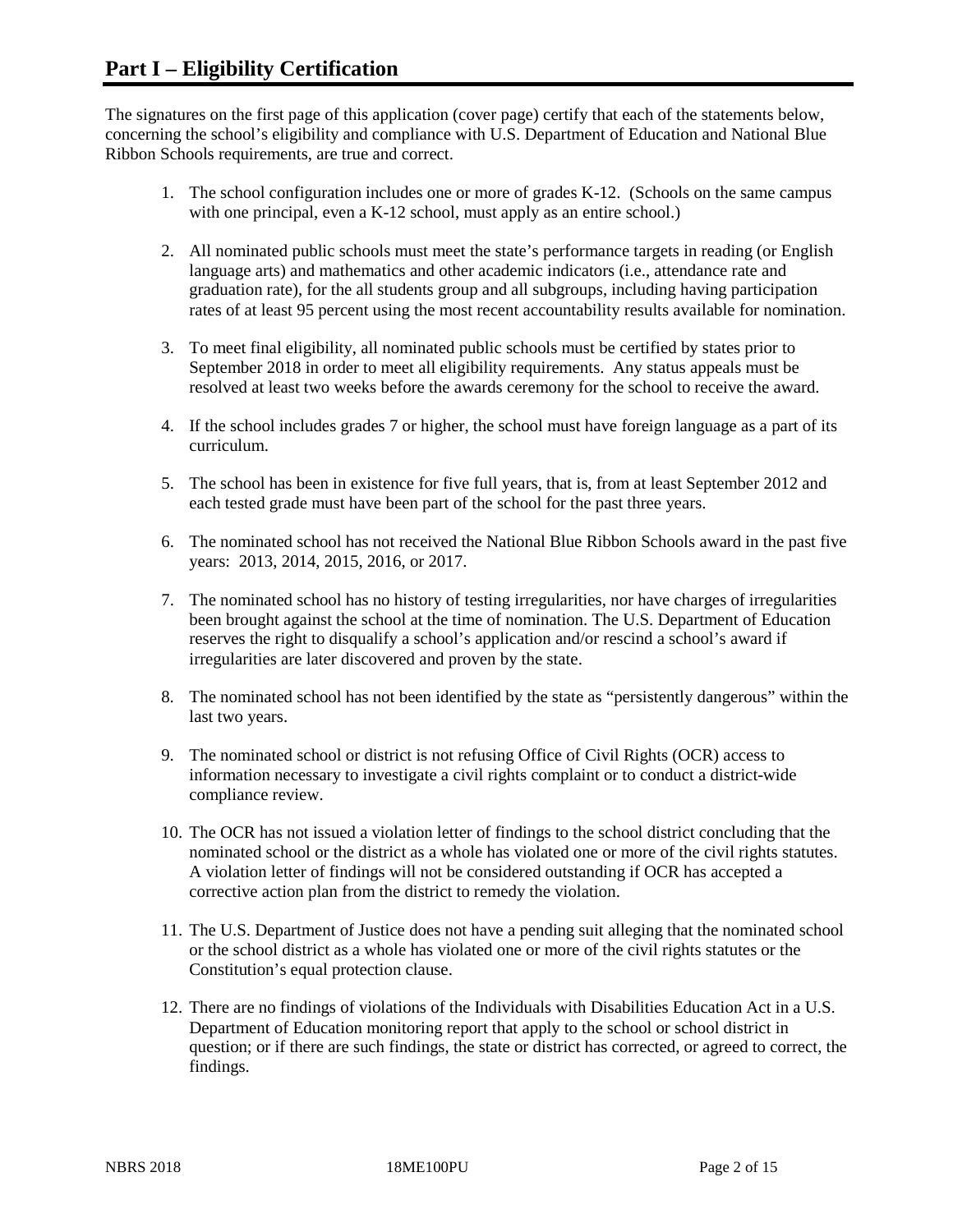# **PART II - DEMOGRAPHIC DATA**

#### **Data should be provided for the most recent school year (2017-2018) unless otherwise stated.**

#### **DISTRICT**

1. Number of schools in the district  $1$  Elementary schools (includes K-8) (per district designation): 1 Middle/Junior high schools 0 High schools 0 K-12 schools

2 TOTAL

**SCHOOL** (To be completed by all schools)

2. Category that best describes the area where the school is located:

[] Urban or large central city

[ ] Suburban

[X] Rural or small city/town

3. Number of students as of October 1, 2017 enrolled at each grade level or its equivalent in applying school:

| Grade                           | # of         | # of Females | <b>Grade Total</b> |
|---------------------------------|--------------|--------------|--------------------|
|                                 | <b>Males</b> |              |                    |
| <b>PreK</b>                     | 7            | 7            | 14                 |
| K                               | 5            | 7            | 12                 |
| $\mathbf{1}$                    | 15           | 6            | 21                 |
| $\overline{2}$                  | 7            | 3            | 10                 |
| 3                               | 8            | 11           | 19                 |
| $\overline{\mathbf{4}}$         | 9            | 10           | 19                 |
| 5                               | 12           | 7            | 19                 |
| 6                               | 8            | 6            | 14                 |
| 7                               | 0            | 0            | 0                  |
| 8                               | 0            | 0            | 0                  |
| 9                               | 0            | 0            | 0                  |
| 10                              | 0            | 0            | 0                  |
| 11                              | 0            | 0            | 0                  |
| 12 or higher                    | 0            | 0            | 0                  |
| <b>Total</b><br><b>Students</b> | 71           | 57           | 128                |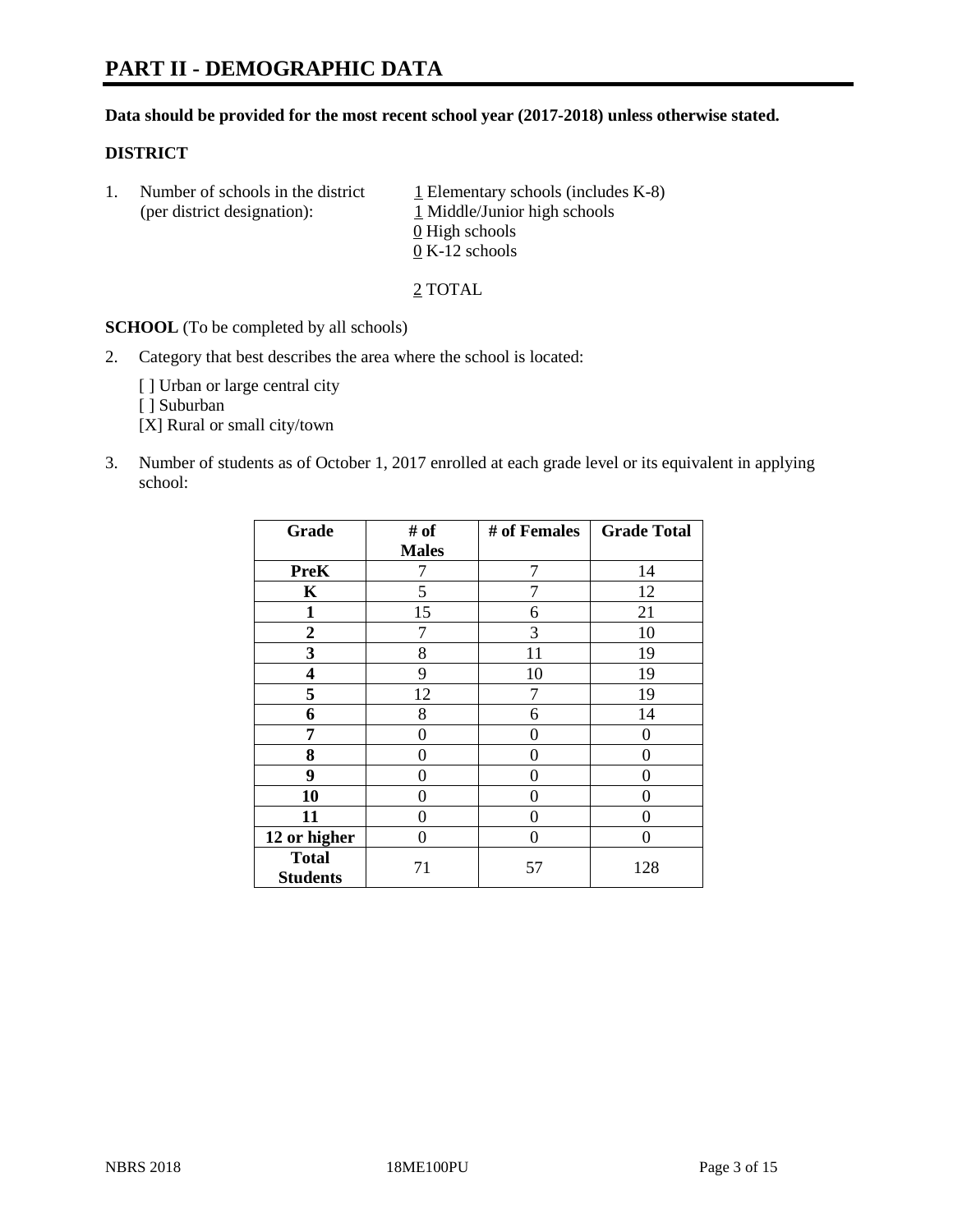the school: 0 % Asian

4. Racial/ethnic composition of  $\qquad 0\%$  American Indian or Alaska Native 4 % Black or African American 0 % Hispanic or Latino 0 % Native Hawaiian or Other Pacific Islander 96 % White 0 % Two or more races **100 % Total**

(Only these seven standard categories should be used to report the racial/ethnic composition of your school. The Final Guidance on Maintaining, Collecting, and Reporting Racial and Ethnic Data to the U.S. Department of Education published in the October 19, 2007 *Federal Register* provides definitions for each of the seven categories.)

5. Student turnover, or mobility rate, during the 2016 – 2017 school year: 6%

If the mobility rate is above 15%, please explain.

This rate should be calculated using the grid below. The answer to (6) is the mobility rate.

| <b>Steps For Determining Mobility Rate</b>         | Answer |
|----------------------------------------------------|--------|
| $(1)$ Number of students who transferred to        |        |
| the school after October 1, 2016 until the         | 3      |
| end of the 2016-2017 school year                   |        |
| (2) Number of students who transferred             |        |
| <i>from</i> the school after October 1, 2016 until | 4      |
| the end of the 2016-2017 school year               |        |
| (3) Total of all transferred students [sum of      |        |
| rows $(1)$ and $(2)$ ]                             |        |
| (4) Total number of students in the school as      |        |
| of October 1, 2016                                 | 126    |
| (5) Total transferred students in row (3)          |        |
| divided by total students in row (4)               | 0.06   |
| $(6)$ Amount in row $(5)$ multiplied by 100        | 6      |

6. English Language Learners (ELL) in the school:  $35\%$ 

45 Total number ELL

Specify each non-English language represented in the school (separate languages by commas): **French** 

7. Students eligible for free/reduced-priced meals: 50 % Total number students who qualify: 64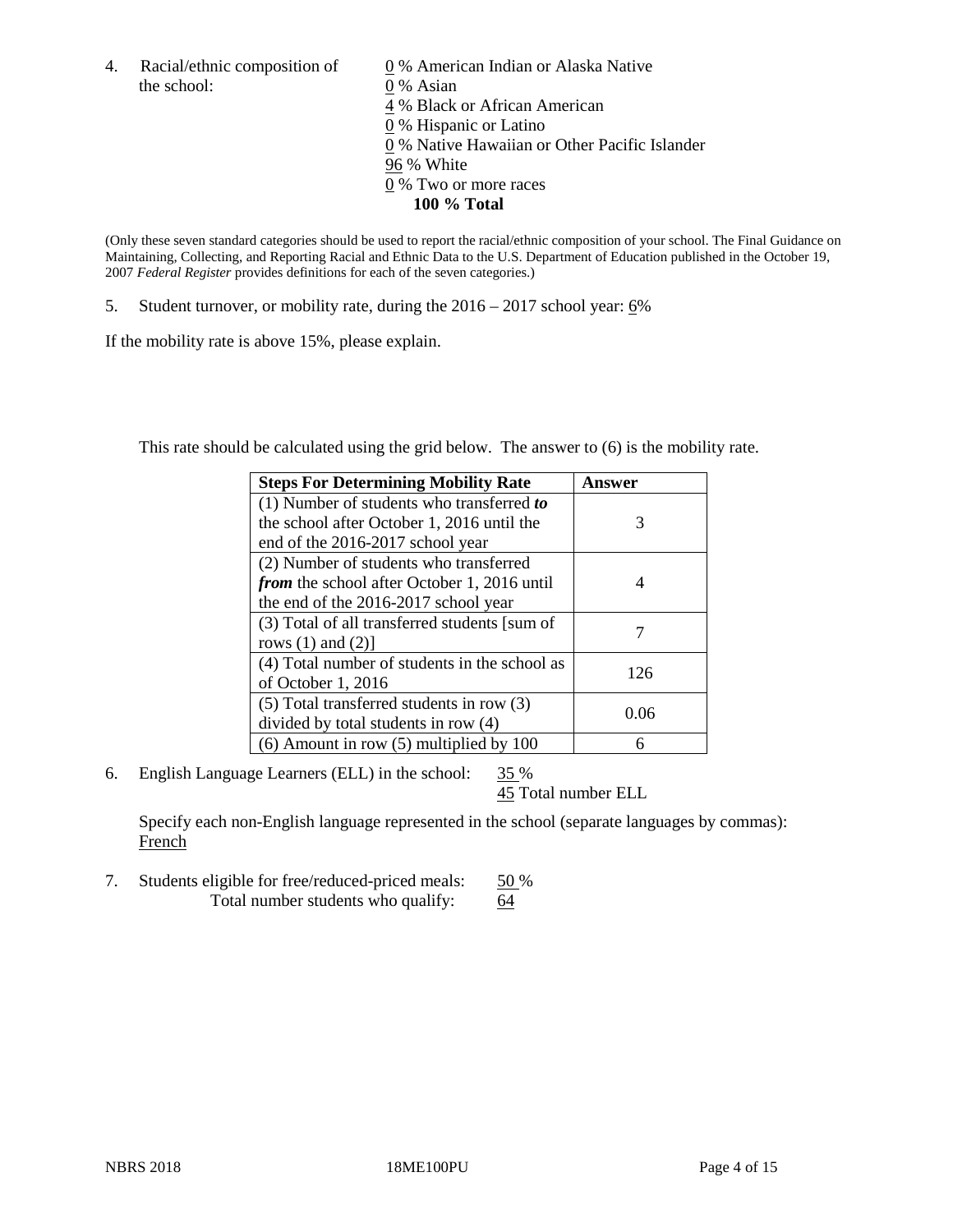16 Total number of students served

Indicate below the number of students with disabilities according to conditions designated in the Individuals with Disabilities Education Act. Do not add additional conditions. It is possible that students may be classified in more than one condition.

| 0 Autism                  | 2 Multiple Disabilities                 |
|---------------------------|-----------------------------------------|
| 0 Deafness                | 0 Orthopedic Impairment                 |
| 0 Deaf-Blindness          | 4 Other Health Impaired                 |
| 0 Developmentally Delayed | 1 Specific Learning Disability          |
| 1 Emotional Disturbance   | 7 Speech or Language Impairment         |
| 0 Hearing Impairment      | 0 Traumatic Brain Injury                |
| 1 Intellectual Disability | 0 Visual Impairment Including Blindness |

- 9. Number of years the principal has been in her/his position at this school: 13
- 10. Use Full-Time Equivalents (FTEs), rounded to nearest whole numeral, to indicate the number of school staff in each of the categories below:

|                                                                                                                                                                                                                                | <b>Number of Staff</b> |
|--------------------------------------------------------------------------------------------------------------------------------------------------------------------------------------------------------------------------------|------------------------|
| Administrators                                                                                                                                                                                                                 |                        |
| Classroom teachers including those<br>teaching high school specialty<br>subjects, e.g., third grade teacher,<br>history teacher, algebra teacher.                                                                              | 7                      |
| Resource teachers/specialists/coaches<br>e.g., reading specialist, science coach,<br>special education teacher, technology<br>specialist, art teacher, etc.                                                                    | 4                      |
| Paraprofessionals under the<br>supervision of a professional<br>supporting single, group, or classroom<br>students.                                                                                                            | 4                      |
| Student support personnel<br>e.g., guidance counselors, behavior<br>interventionists, mental/physical<br>health service providers,<br>psychologists, family engagement<br>liaisons, career/college attainment<br>coaches, etc. |                        |

11. Average student-classroom teacher ratio, that is, the number of students in the school divided by the FTE of classroom teachers, e.g.,  $22:1$  18:1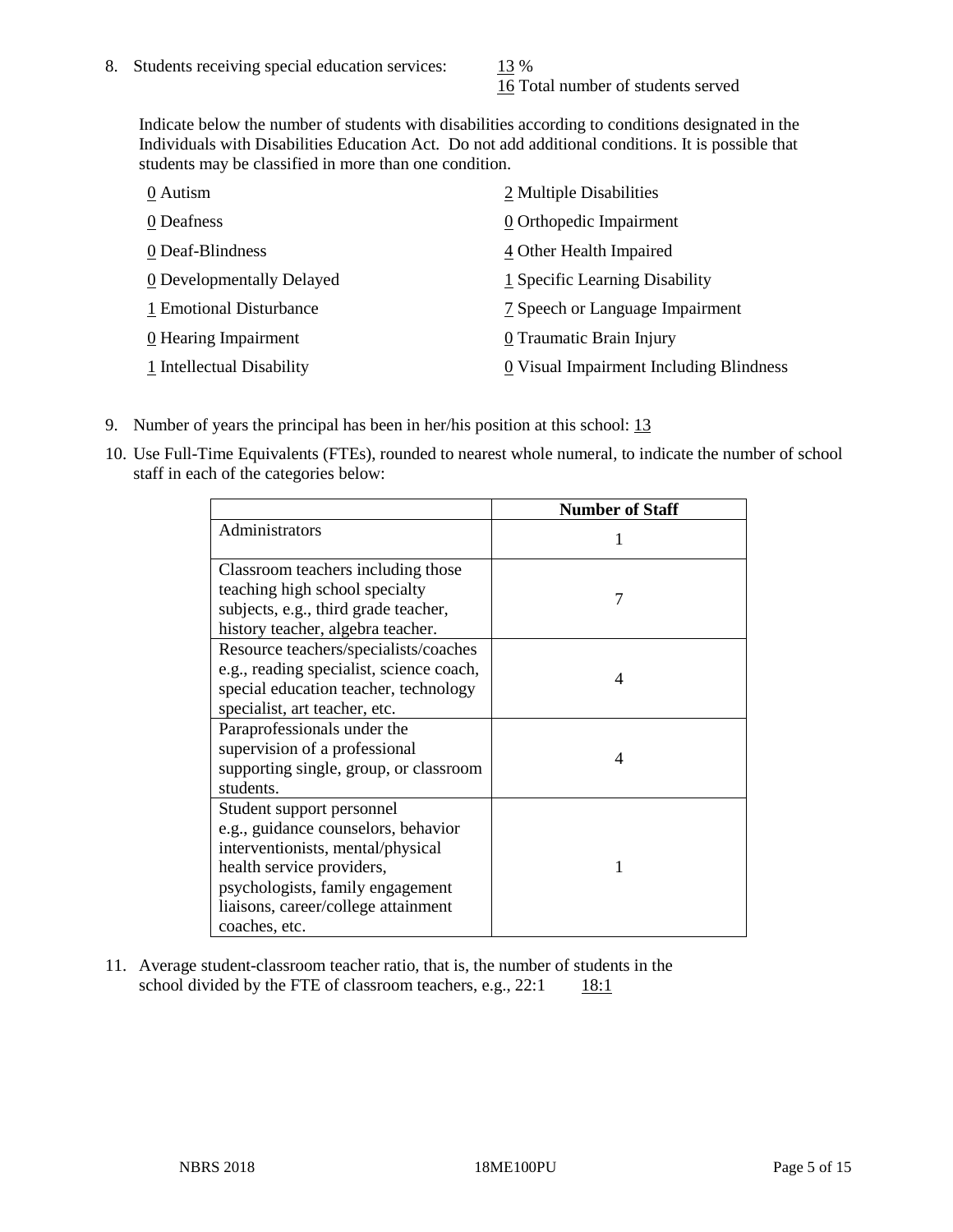12. Show daily student attendance rates. Only high schools need to supply yearly graduation rates.

| <b>Required Information</b> | 2016-2017 | $2015 - 2016$ | 2014-2015 | 2013-2014 | 2012-2013 |
|-----------------------------|-----------|---------------|-----------|-----------|-----------|
| Daily student attendance    | 94%       | 94%           | 95%       | 95%       | 95%       |
| High school graduation rate | 0%        | 0%            | 0%        | 9%        | 0%        |

#### 13. **For high schools only, that is, schools ending in grade 12 or higher.**

Show percentages to indicate the post-secondary status of students who graduated in Spring 2017.

| <b>Post-Secondary Status</b>                  |    |
|-----------------------------------------------|----|
| Graduating class size                         |    |
| Enrolled in a 4-year college or university    | 0% |
| Enrolled in a community college               | 0% |
| Enrolled in career/technical training program | 0% |
| Found employment                              | 0% |
| Joined the military or other public service   | 0% |
| Other                                         | ገ% |

14. Indicate whether your school has previously received a National Blue Ribbon Schools award. Yes X No

If yes, select the year in which your school received the award. 1999

15. In a couple of sentences, provide the school's mission or vision statement.

Create an environment promoting excitement and a desire for learning; Aspire to reach for the best we can be intellectually, artistically, physically, and socially; Respect and value ourselves, our heritage, and the diversity of the members of our learning community; Encourage each other to use our knowledge in a positive way for the common good of the community.

16. **For public schools only**, if the school is a magnet, charter, or choice school, explain how students are chosen to attend.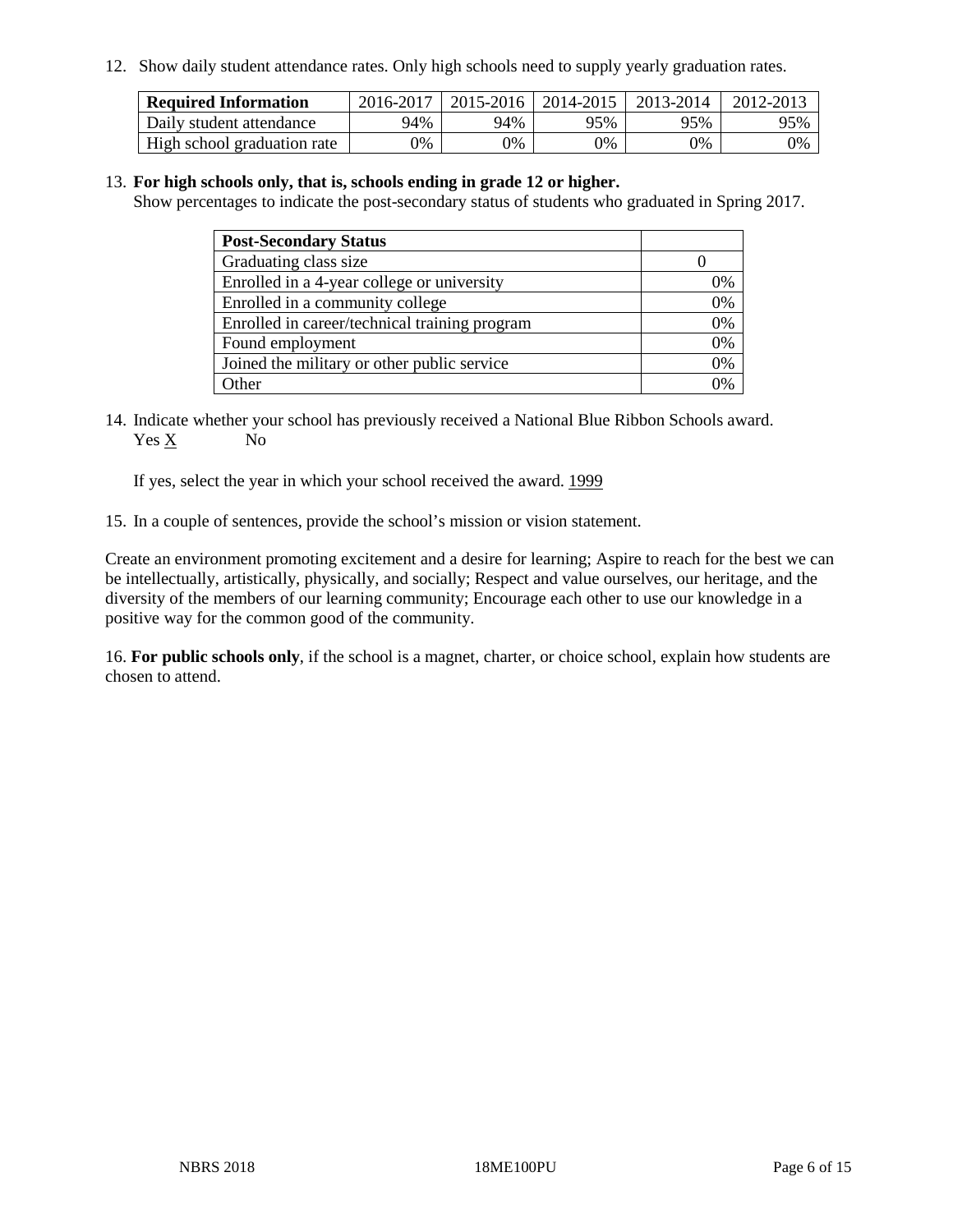# **PART III – SUMMARY**

Dr. Levesque Elementary School is located in the small rural community of Frenchville, Maine. It is the only elementary school for Maine School Administrative District #33 and it serves the towns of Frenchville and St. Agatha. The school is a pre-kindergarten to grade six elementary school with an enrollment of 128 students. The communities are bilingual with most people speaking both French and English. There is a strong Acadian Culture present with time spent during the school day teaching the French language and our Acadian ancestry.

The district's vision guides the daily decision making process. Teachers and the principal strive to promote a quality educational environment that ensures all students the opportunity to acquire the skills and attitudes they will need to become successful lifelong learners. In 1999 this vision helped the school earn the Blue Ribbon Award. Once receiving this award we noticed an increase with families moving to our community so their children could attend our school, local businesses were not as apprehensive to donate or support us, and parents became more involved in their child's education. We noticed an increase in Parent-Teacher Conference participation of 95% or higher which we continue to maintain. We are a strong, high achieving Title I School that has proven that one doesn't need a lot of money to be academically successful.

About seven years ago our math scores were below state expectations and our reading scores were stagnant. We tried several interventions without success. Things started to change when we empowered kids to be part of our data team, implemented Carol Dweck's Growth Mindset, and instituted one-on-one, student led growth/goal-setting meetings with teachers.

Data and grit moved our small school from being a "C" school to becoming an "A" school. "Fair isn't everybody getting the same thing…fair is everybody getting what they need in order to be successful." This saying is posted in many prominent locations in the school. This is a fitting motto for students as they sit down with teachers to discuss the Standardize Test for the Assessment of Reading (STAR Reading) and the Standardized Test for the Assessment of Math (STAR Math) reports after monthly assessments. It fits equally well when students bustle off to skill-based "seminars" four times a week to work on skills that the STAR assessments indicate are needed.

Supervised study halls are offered to students in grades one through six for after school support every Tuesday and Thursday with a late bus provided. Teachers refer students for study hall based on STAR results, or students can refer themselves voluntarily. School assemblies are where we celebrate each class's monthly average growth. Every class is performing above level in reading and math. When we moved from being a C school to an A school the bottom 25% of our student population grew the most on state assessments to bump us up. We embrace Dweck's mindset of "we can't do it 'YET' but we will get there eventually." We also praise wisely; when it comes to encouraging growth, we praise effort and good choices instead of talent. We embrace mistakes and accept the fact that mistakes are inherent, even required. Students know this and see mistakes as learning opportunities rather than failures. We work on teaching our students to never give up and to never compare themselves to others; to be persistent.

Teachers and the school have put much effort in teaching to the Common Core and moving the district towards proficiency-based education and reporting. We strive to provide children with a learning environment that promotes an excitement and desire for learning. We are one of the very few districts in the St. John Valley that continues to offer pre-kindergarten through grade twelve art, music, and physical education. When appropriate, these "specials" are integrated in the regular academic curriculum in interdisciplinary units of instruction. The school offers band, chorus, robotics, after school sports, and programming through the local recreation departments.

We have single graded classrooms in grades kindergarten through six with a part-time pre-kindergarten program (11 hours a week). We have a part-time guidance counselor, social worker, computer consultant, and librarian. The special education program is inclusive a good part of the day with paraprofessionals joining students in the regular classroom to ensure success. Two educational technicians are hired with federal Title I funds to provide additional help to students in language arts and math during regular class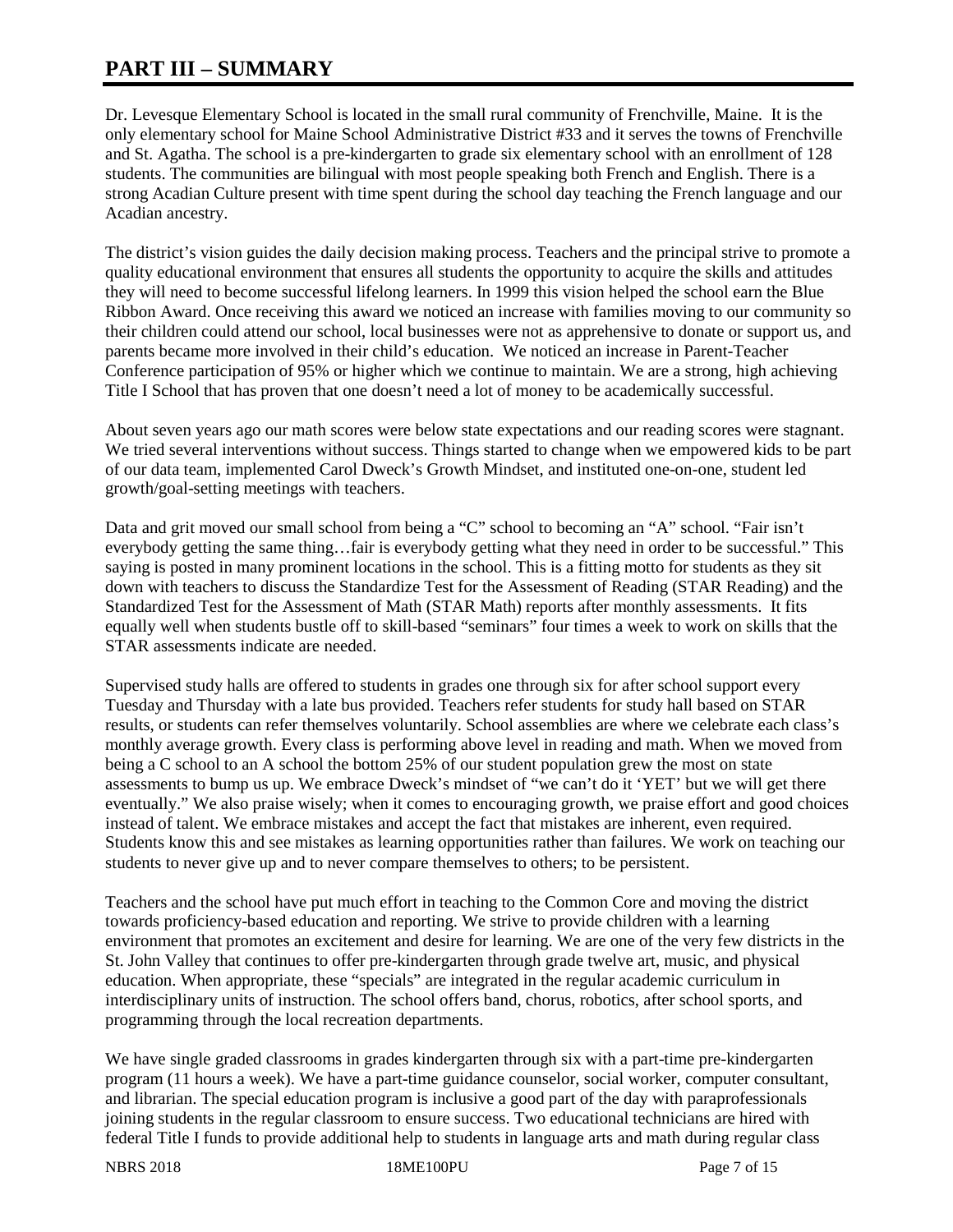time and tutoring before and after school.

Besides a strong and dedicated staff, the school can attribute a lot of its success to parents. Parent involvement and support for the school are excellent. This is evidenced at parent-teacher conferences, open house, band and choral concerts, the Annual Science Fair, at Parent Teacher Committee fundraisers, and parent attendance at other school-based activities.

The Dr. Levesque School staff is fully committed to providing the best programming for students. They work to kindle in children a sense of their own potential and self-worth and to foster high aspirations. They appreciate each child's uniqueness and try to provide each with enjoyable learning experiences empowered by each child knowing what he or she needs for their learning journey. In working with the communities, they aim to prepare students to meet the complex challenges of tomorrow's world demands.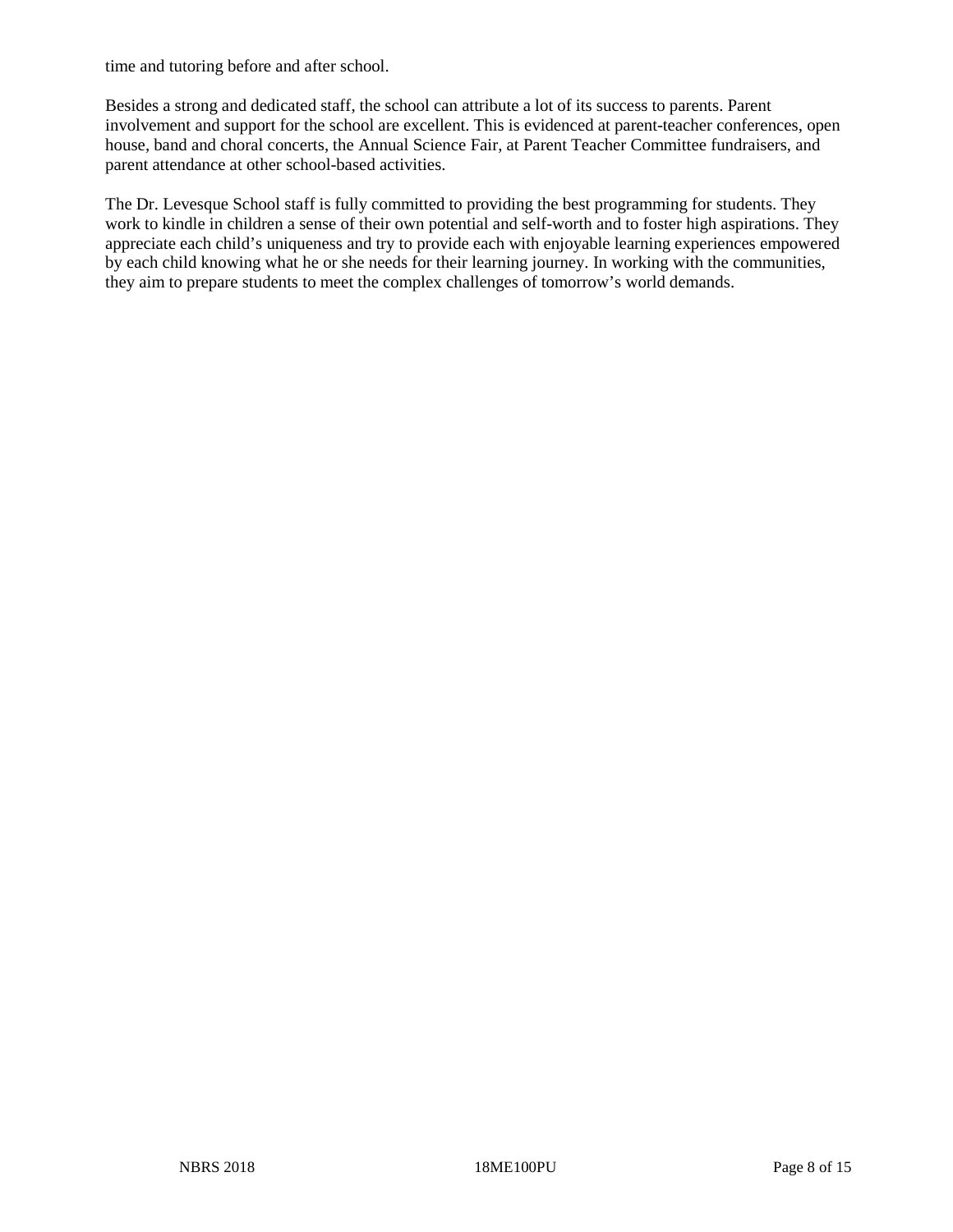# **1. Core Curriculum:**

The Maine State Learning Results and the Common Core are the driving forces in our teaching and core curriculum. Seven years ago we embarked on a journey to improve state achievement test math scores. Although our students were making Adequate Yearly Progress in reading and doing well on the science state test, they were falling further behind in math. Our early attempts to improve scores involved purchasing a new math series and increasing daily math instruction to one hour per day. Yet, even with these interventions our report card grade from the state department was a "C."

We picked ourselves up and decided to approach student learning in a totally different way. Our core curriculum became fluid where students could move at their own pace and we provided the gift of time. On the first day of school we addressed the student population by announcing the school year would be the year to celebrate academic growth. Students were told that they were an integral part of the team and we, the staff, were present to help them set goals and to accomplish them. We changed our universal screening tools to STAR Math and STAR Reading tools from Renaissance Learning. These tools allowed us to print growth records and instructional planning reports that drive instruction and small group tutoring. We incorporated a forty-five minute skills seminar in our schedule Monday through Thursday for reading, math and science. Teachers teach to their strengths for two-week intervals in math, reading, and science. Students set goals for each subject and are urged to take control of their learning by meeting with their teachers and to ask for help.

The staff meets twice a month to discuss and analyze student data and to set up flexible groups for needed skills. Students and staff meet once a month to discuss and celebrate student growth and to track progress as a school. All schedules align by subject in grades K-6 to enable teachers to accelerate students by subject area. We offer pullout gifted and talented work sessions on a weekly basis in science, math, language arts, and social studies.

In every core area we unpack Common Core standards to create learning targets that are attainable and understood by all students. Students use a 1 to 4 rubric to demonstrate proficiency on each target until mastery. Students can choose different pathways to show proficiency.

With this mindset our scores on the Maine Educational Assessment (MEA) have soared. For the 2016-2017 school year our reading scores were 73.02% of our students in grades 3 thru 6 at a level 3 or 4 (up from 66.18% in 2015-2016) and our math scores were 64.62% of students in grades 3 thru 6 being at a level 3 or 4 (up from 44.14% in 2015-2016).

For social studies we use grade level expectations and civic learning engagement for a well-rounded experience. Students are taught the rights and responsibilities of civic life and the types and purposes of governments. Students gain historical knowledge of major events, people, and enduring themes in the United States, in Maine, and throughout world history. Grades 5 & 6 take a 3-day class trip to Boston, MA every two years. Students acquire foundational skills through hands-on, experiential approaches.

In science, we follow the Maine State Learning Results to guide instruction. We have not moved towards the NGSS standards because the MEA Science test is based on the Learning Results and for the last 3 years our scores have been: 84%, 90% and 100% proficient in science in grade 5.

Our school also participates in Project Lead the Way, which is a problem based Science curriculum, which is paid for by our local paper mill.

For our Pre-K program we currently use a wide variety of resources in order to ensure that we are meeting the needs of our children and aligning ourselves with standards that are age appropriate and that will build onto the Kindergarten standards. We follow the Maine Early Childhood Standards, which are aligned with our OWL curriculum. Our curriculum covers early language and literacy, health and physical activity,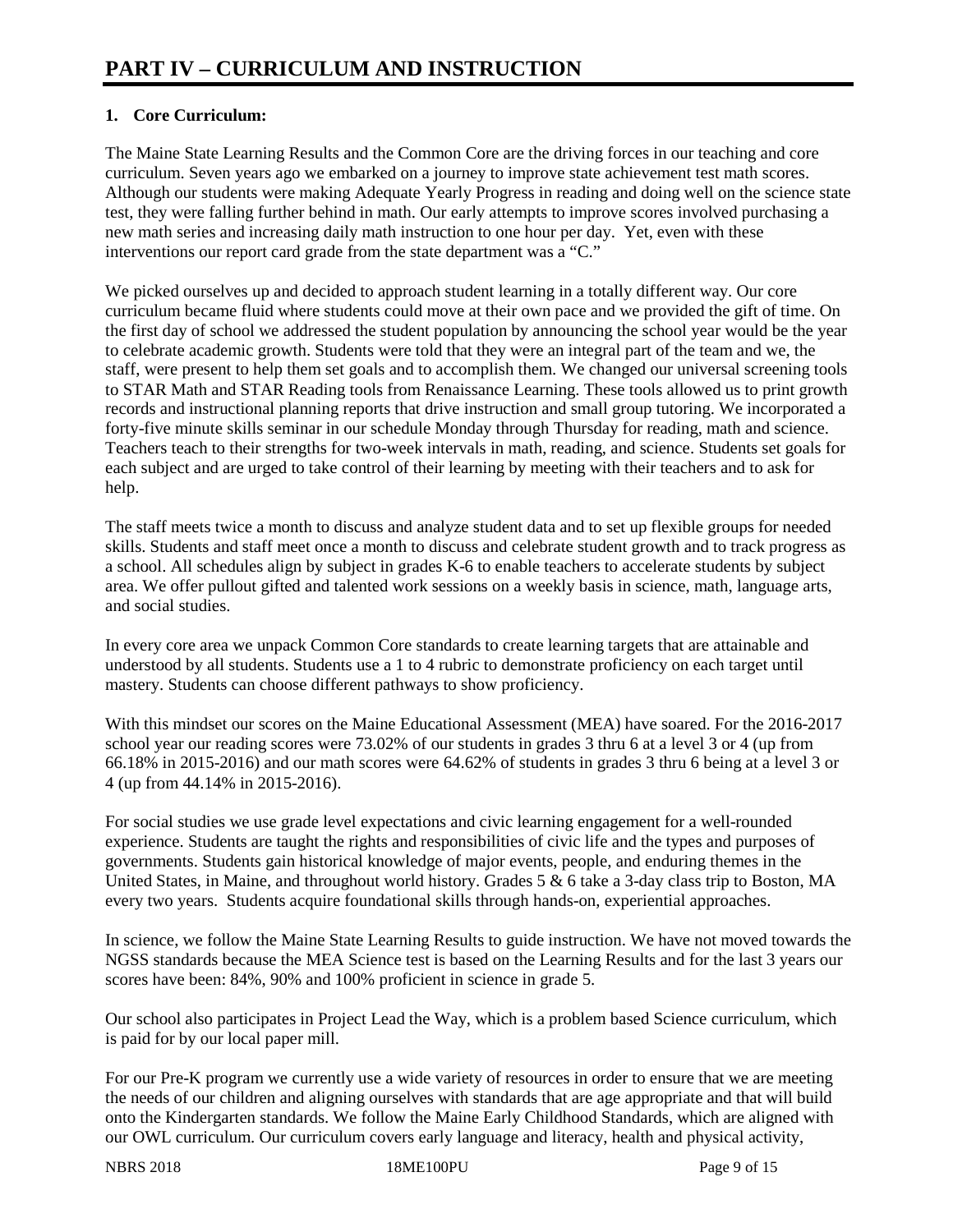mathematics, social studies, and science. We also use Everyday Math as our math program, which is from grades Pre-K to 6th grade. In each unit of the OWL curriculum there is a map that outlines the Maine Early Childhood Standards that are being met and how those standards are being met with centers that involve play, writing, technology use, art, etc. We currently use Handwriting Without Tears to teach children letter formation using simplified explanations of the letters by discussing and examining how letters have curves and lines and how those make up each and every letter.

Many of the Maine Early Childhood Standards align with the Common Core Standards that are used in Grades  $K - 3$ .

Children who have had experience with Headstart or other early learning education opportunities have proven to be more adaptable and ready for the routine of school. They tend to be more flexible and used to following directions and routines. They seem to understand their responsibility as a student, whereas a student who has no experience prior to entering the program needs a little more guidance in the routines that may seem unfamiliar to them. Past experiences with "school" type programs have proven to be helpful in preparing children for the school atmosphere.

## **2. Other Curriculum Areas:**

The district has a comprehensive  $K - 12$  arts program that consists of both music and visual arts. The goal of the arts program is to give students the opportunities to develop technical skills as well as a background in history, aesthetics, and critique while developing their ability to express their unique vision of the world around them. Our two teachers deliver curriculum by meeting with students twice weekly for music lessons and once weekly for art instruction.

Students are taught to create and perform to express ideas and feelings. In art, they learn fundamental concepts so they can use a variety of media to draw or paint. In music, they learn the elements of music (melody, rhythm, harmony, form, and style) so they can interpret and produce music. Students learn the vocabulary for music and art, their elements, principles, and structures that allow for the communication of ideas, feelings, and moods. Band, chorus, and art shows are held twice a year to showcase learning.

Physical Education and intramural sports are essential parts of the curriculum at Dr. Levesque School. These areas provide opportunities for students to excel and develop positive self-esteem. In physical education classes students acquire the knowledge needed to be physically fit. By playing sports in regular physical education classes and in the after school program students learn team-building and good sportsmanship. The physical education teacher has hosted the Jump Rope for Heart program for 5 years. Our little school raises over \$3000.00 each year for the American Heart Association. It has been recognized for these efforts by receiving banners which are displayed proudly in our gym. Dr. Levesque School has also earned GOLD distinction at the Aroostook County, Maine level for five years in a row for its work with encouraging the 5-2-1-0 philosophy (5 servings of fruits and vegetables, 2 or less hours of screen time a day, 1 hours of physical activity a day, and 0 sugary drinks). The district has a Wellness Policy that has received accolades at the state level for being thorough and effective. It's amazing what parents choose to send for birthday celebrations instead of cupcakes.

The subject of French is taught in grades pre-kindergarten to grade six twice a week. French Acadian heritage is also incorporated into this curriculum and culminates at the end of the year in a celebration entitled, "Une Soiree du Bon Vieux Temps" (An Evening of the Good Old Times). The gymnasium is packed with extended families and ends with a "ploye" bar. A ploye is an Acadian buckwheat pancake which can be eaten with butter, maple syrup, peanut butter, basically anything one desires to smother it with. In the K-3 levels French is incorporated in the content areas so students won't view the learning of the language as compartmentalized.

A French immersion program rents a room at Dr. Levesque School. This program is for 4 to 5 year olds whose parents choose for them to learn the French language. It is sponsored by the St. John Valley Club Francais. This is another way the community ensures the French language and culture will survive. Even though we are not a wealthy district, priority has been placed on one-to-one computing in all grades 1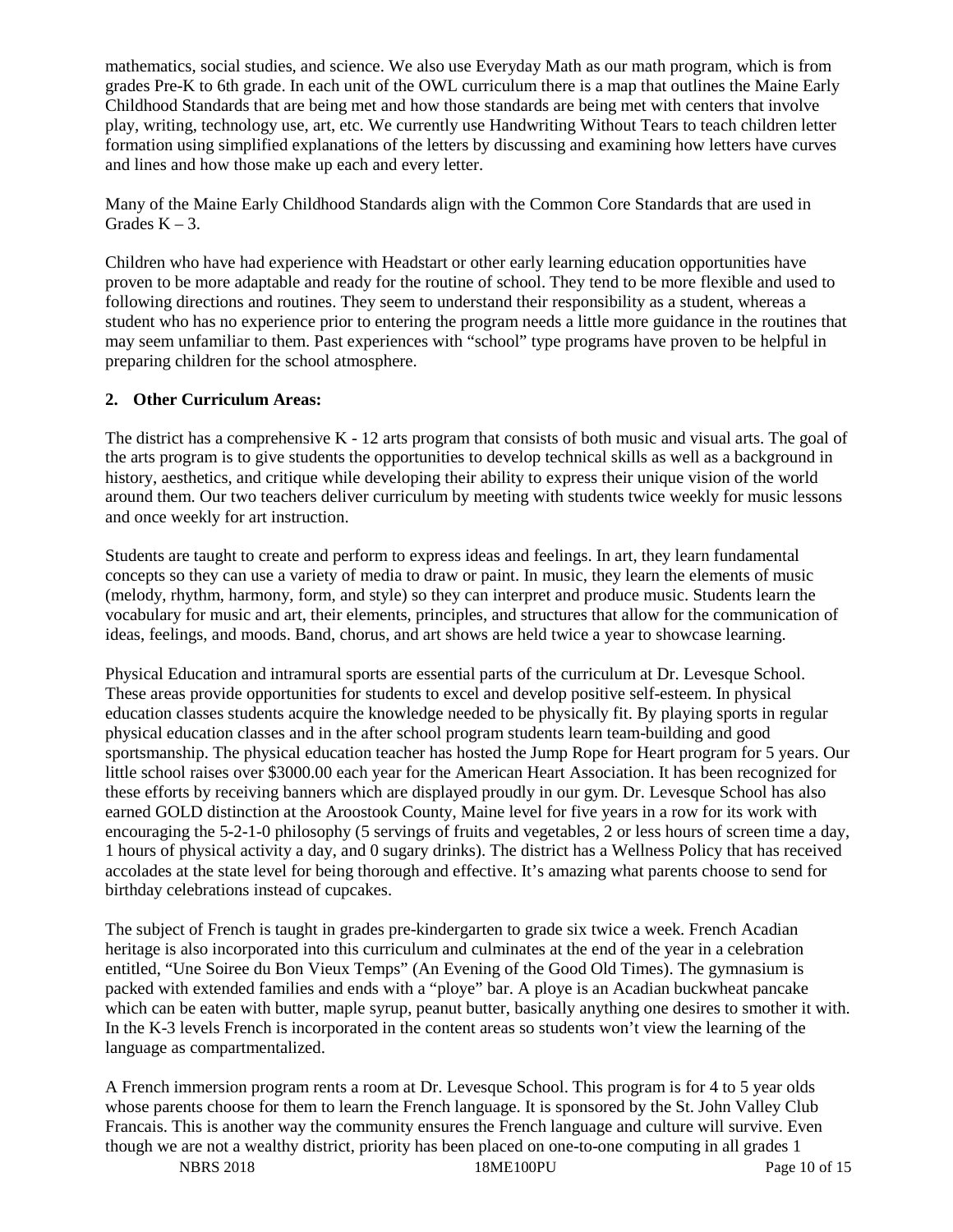through 6. Pre-kindergarten and kindergarten share iPads and use them in small groups or at learning stations. We contract out an IT person one day a week. The district invests in online programs such as Renaissance Learning's STAR Math and Reading assessments, Accelerated Reader, Learning Farm, MobyMax, Khan Academy, and several others to ensure academic success. We have a full-time district librarian who guides a library technician at Dr. Levesque School. We host Book Fairs once a year, which is supported by parents. Although a local budget is built for the library the Book Fair brings in monies that allows students to have a special request suggestion box for purchases.

We have a strong Gifted and Talented Program, which has only been in place for five years. Six of the teachers at Dr. Levesque School have earned the gifted and talented endorsement from the state of Maine. Two years ago we organized our school wide schedule so language arts and math were offered at the same time kindergarten through grade six. This allows us the pathway of accelerating students by subject area or even by grade level. Once students reach sixth grade we have an extended math course for advanced students. This programming allows these students to go straight to Algebra I as seventh graders in the middle school. Our special education program is unique in that for part of the day students are mainstreamed with the help of educational technicians. Least restrictive environment is our number one priority. Several years ago when we earned an "A" grade for our growth on state achievement tests, the bottom 25% of our student population was hugely responsible for this growth. Our Title I program provides 2.2 educational technicians for in-class support, tutoring halls before school, at recess time, and after school. It also provides an after school study hall where students either self-refer, are referred by their teacher or parent, and are monitored for one and a half hours on Tuesdays and Thursdays. A late bus and snack is provided each session.

#### **3. Instructional Methods, Interventions, and Assessments:**

Teachers use a variety of practices in the classroom to reach student needs. Students are engaged in several flexible-grouping opportunities throughout the day. Our teachers incorporate centers for ELA, math, science, social studies, etc. and within these centers students practice skills at their individual levels. Our school also participates in Project Lead the Way, which is a problem based Science curriculum. As early as Kindergarten, students are exposed to technology based programs through the use of iPads, computers and laptops, smart boards, and Apple TV. Students use programs such as, Learning Farm, MobyMax, Learning A to Z, Khan Academy as technology centers throughout their years at Dr. Levesque School. Using STAR data, teachers analyze the needs of students and create seminars. These seminars are offered at the end of each day for 45 minutes for students to practice skills that they are below proficiency on. STAR data also helps identify students that are ready for accelerated instruction. We also offer a Gifted and Talented Program for students K through 12. Students are identified at the beginning of Third Grade, however there is a GT endorsed teacher in First Grade who guides K-2 teachers to challenge those students in their classrooms. At the beginning of each year teachers distribute learning style inventories to students in which they indicate their learning preferences. From there teachers try to provide students with activities that meet their learning styles. In addition, teachers incorporate the multiple intelligences into their instruction. This way students are exposed to various learning styles and can demonstrate what they've learned through the use of multiple intelligences. Therefore, whether students be linguistic, visual, spatial, musical, kinesthetic, and etc. they can be successful in their learning.

Teachers also differentiate within their classrooms using flexible and tiered grouping. Our Language Arts curriculum includes leveled readers and tiered instruction linked to the leveled readers. Pre-assessments are used to determine which groups students are placed in. Throughout the day students also participate in flexible grouping where they can learn from one another. Other interventions used Dr. Levesque Elementary School include tutoring hall which take place before the start of the school day, during lunches, and after school. Students, teachers, and parents work collaboratively to determine which times work best for each student. Our school also offers an after school study hall program twice a week in which students can self refer, or teachers and parents can refer. These study hall times allow for students to practice skills, work on homework, or do more independent studying. After trying several interventions, if students are still below proficiency in certain academic areas, the school will hold a staffing meeting which includes parents, teachers, counselors, and administrators to discuss and develop a plan to serve student needs.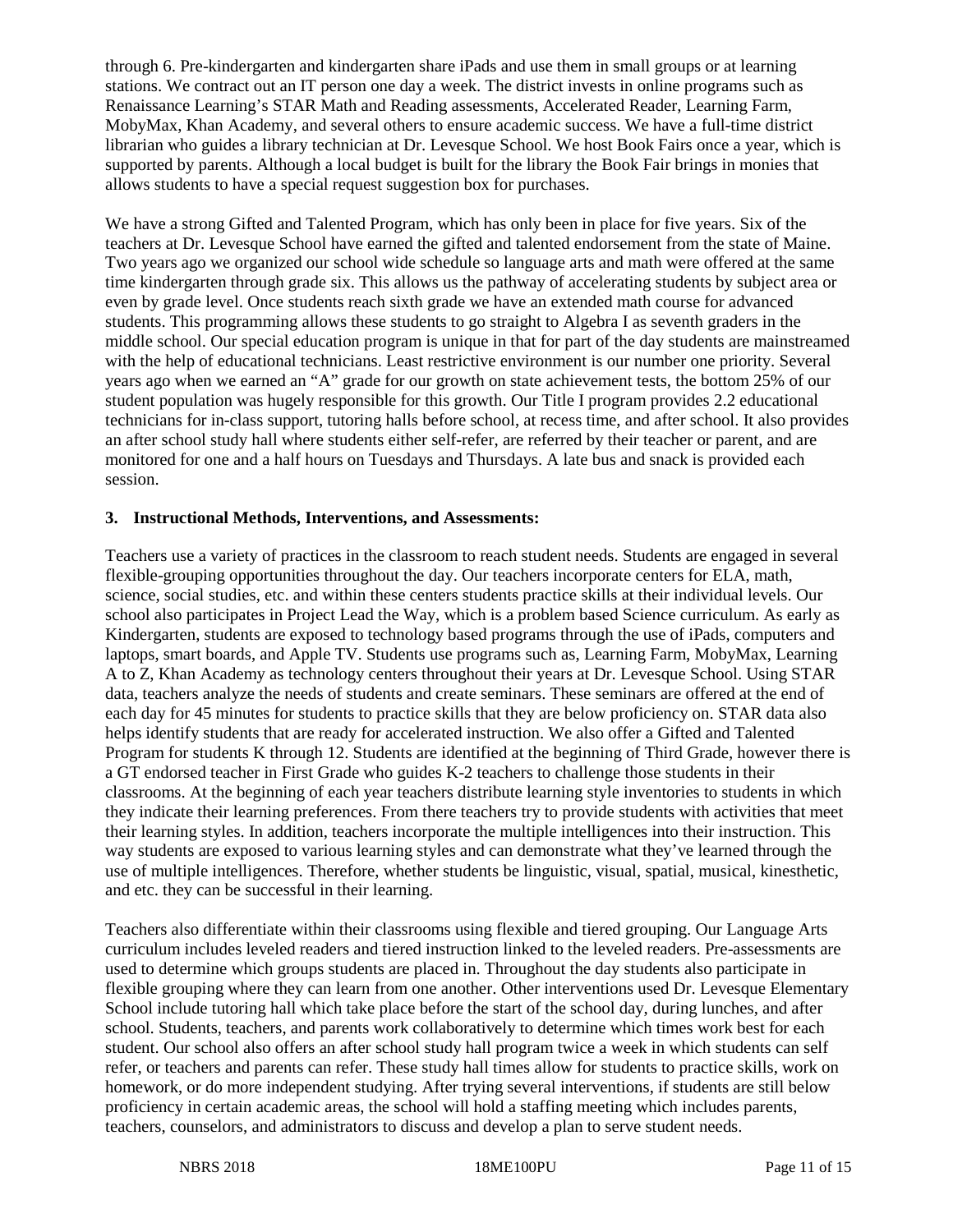A variety of assessments are used at Dr. Levesque Elementary School. These include, but are not limited to, DIAL Screening, STAR, DIBELS, Classroom Assessments, and State Achievement Tests. DIAL Screening indicates whether a student needs further assessment for speech, language, or motor development. All classroom teachers on a monthly basis use Star Testing. Once students complete the test, teachers meet individually with them to review their scores and set goals for the next test. Teachers use classroom assessments to group and tier instruction for students. Once scores from state achievement tests are released to the school, teachers review and analyze how students answered questions and from there create learning opportunities targeting weak areas. The goal is the more students practice these skills the better the chance they will achieve higher scores on future tests.

The special education population is the only subgroup that has at least a 10 point achievement gap on state achievement tests as compared to the total school population. We are addressing this group with the same techniques as the rest of the student population: after school study halls, tutoring, growth meetings and goal setting. The gap is much smaller today due to our "growth mindset" and "never give up" philosophy and attitude. The special education and the economically disadvantaged subgroups are the students who helped boost our grade from a "C" to an "A" in 2014 due to showing the most growth as a collective group! All of the above strategies are helping learners achieve high levels of success. Our goal is to continue using these strategies and having students be accountable for their learning. We hope to continue on this path of success through hard work, accountability, and motivation.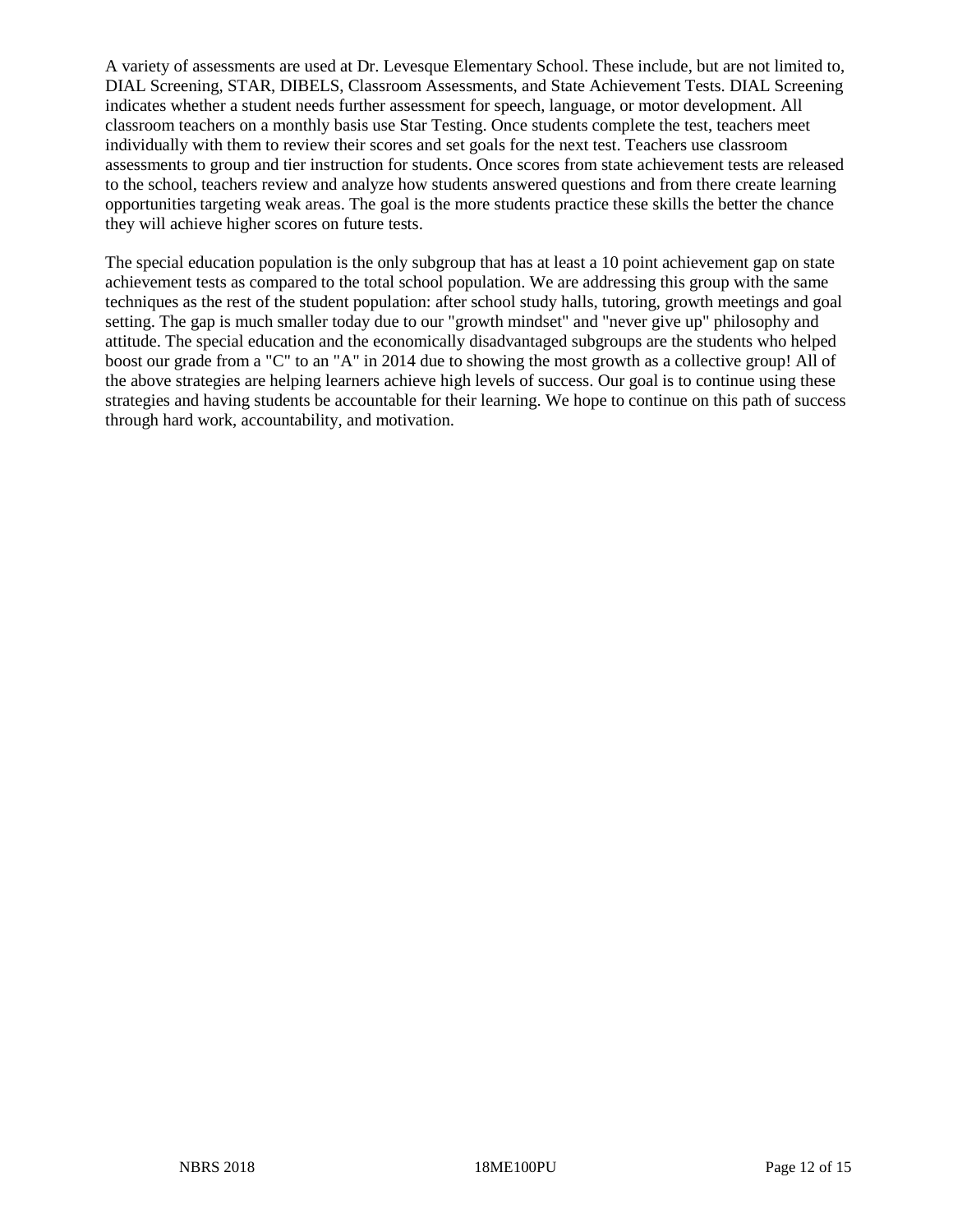# **1. School Climate/Culture:**

Student accountability for their own learning as it relates to data gathered through STAR and other classroom assessments has been the number one factor in motivating students. Once we told students in 2014 that we, the staff, could not move our school's achievement test scores higher without their help, things progressed in a positive way. We met as a school and shared that we were putting study aids in place and it was up to students to take control of their learning by choosing to participate. STAR Math and Reading assessments provided the data in growth, student diagnostics, and instructional planning reports. Each student was provided a growth folder and a private teacher meeting each month to look at scores and set goals.

We initiated a positive behavior "star" collection program where students not only earn stars for doing well on STAR assessments but for being caught doing random acts of kindness and good learning choices. Once students earn 1000 stars collectively as a school, a full school day is used for wellness activities. Students are surveyed for choices of activities. Extra recesses are also a great motivator. These are surprise extra recess time for just being great kids and hard workers. It is also really awesome that students will randomly stop adults in the hallways and state, "Do you know how many months I grew in STAR Math this month?" We also have a big display in our school multi-purpose room called the Random Acts of Kindness Heart Wall. Students can earn small colored hearts for being caught being a good citizen and friend. The smaller hearts are placed in the larger heart on display in the multi-purpose room and it is eventually filled with good deeds. Teachers feel valued and supported because they are part of our team. They have voice and choice in every part of our school. Teachers are trusted to be professionals and to make educational decisions for their students. They do not hesitate to ask for guidance from the principal and at times have agreed to disagree. Teachers do not hesitate to ask for help in different ways, they know they will get the support.

The principal needs to be out often this year due to being hired as part-time superintendent. It is amazing how the staff comes together to carry the weight of different issues that arise when she is out. It is an atmosphere of trust. We have been a state recognized Gold Level School for the past five years for our work with promoting physical activity and nutrition. We have a board approved wellness policy that has been shared statewide due to its effectiveness. We never use food as a reward and all rewards are connected to physical activity. Parents support us by sending nutritious snacks and creative birthday celebration foods instead of cupcakes and fruit juice. We offer water at lunch as a choice and have applied for grants to get new water fountains and water bottle filling stations in our school.

#### **2. Engaging Families and Community:**

The Parents provide awesome activities and prizes to show appreciation and to say thank you to teachers during Teacher Appreciation Week.We have a very active District Leadership Team with four parent representatives. The team meets once a month to move the district forward with Proficiency-Based Education. We host an annual Science Fair where 80% of our students present to parents and community. The middle/high school sends students who act as discussants for elementary school students to ensure all projects are visited. The local paper mill became partners with our LEGO Robotics team by providing an engineer to help shape and develop our team project for the competition.

We have several students who have created and executed service learning projects that have been recognized locally and at the state level. One student raised money to purchase an iPad for the Barbara Bush Children's Oncology ward and the second raised money for our local cat shelter. We have an open door policy where parents know they can come visit at any time. Teachers never hesitate to contact parents via phone calls or email. Several teachers have the application Class DOJO where parents can check in any time during the day to see how their child is doing in earning or losing behavior points. We have annual college essay contests sponsor by Maine College Circle where parents proudly attend to see their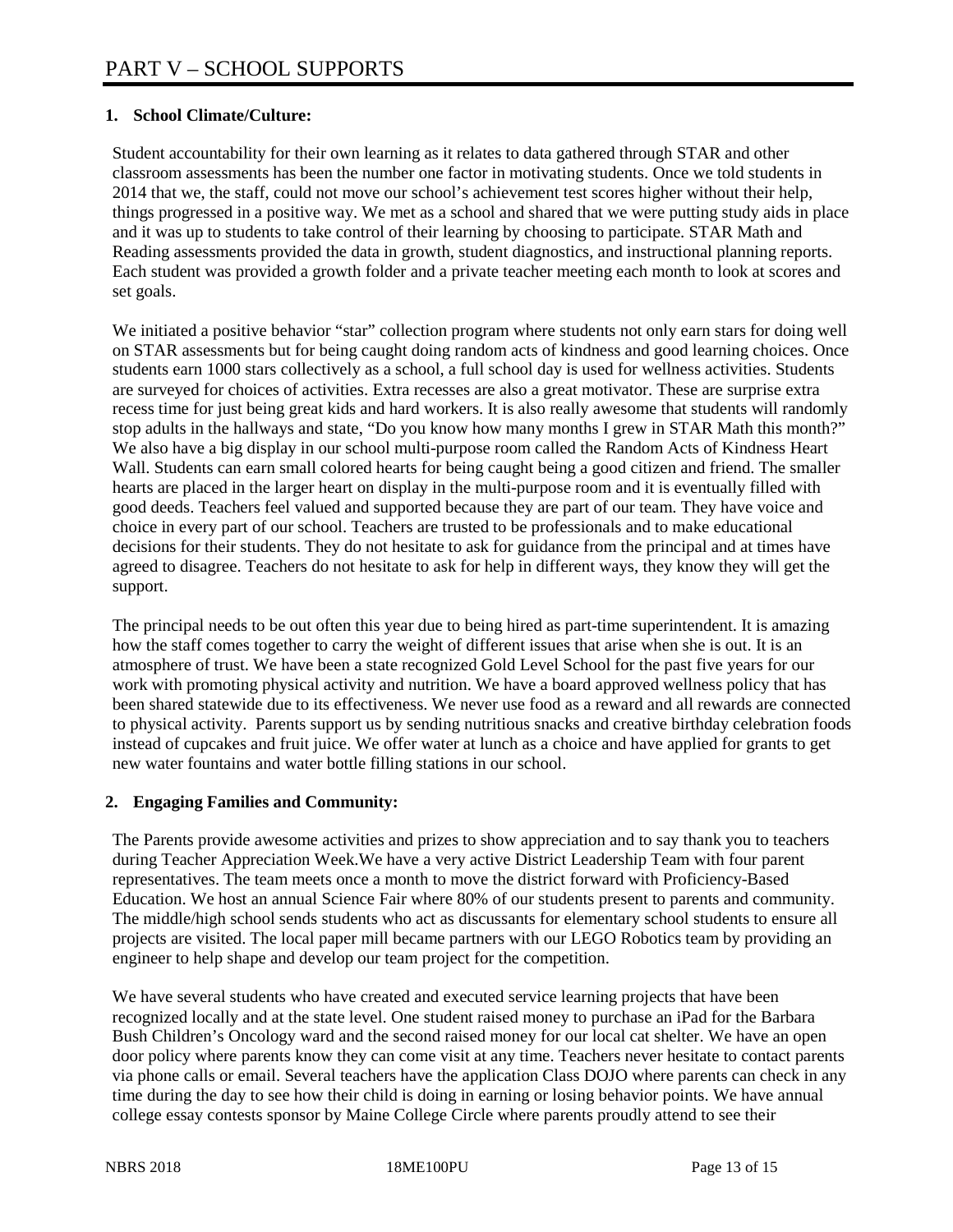child/children accept a scholarship for writing an outstanding college aspiration essay. Parents attend art shows, band and chorus concerts, and any other events can pack the multi-purpose room to its capacity.

## **3. Professional Development:**

The number one priority for professional development is to bring the training to the district. For example, we have read several books and held K-12 Professional Learning Community workshops either at after school staff meetings or early dismissal days. Three such examples of books studies are: Mindset, by Carol S. Dweck, Ph.D; Habits of Mind by Costa and Kallick; and No Such Thing As A Bad Kid, by Charles D. Appelstein, MSW. Mr. Appelstein has provided two full day workshops to the K-12 staff to share strategies to help teachers deal with troubled students. Teachers are allowed to go out for professional development and come back to the district to share what they have learned with their colleagues.

We have also joined forces with two other school districts to share expenses to get the most bang for our buck and more dynamic speakers. A Tri-District group of 24 educators traveled to the ASCD conference in Boston, MA the weekend of March 23 to 26. The most recent local work was a full day workshop with Knowledge Works, a company that is helping us move towards proficiency-based/personal learning education. This is geared mostly towards helping teachers provided different pathways for students to achieve proficiency and to be successful. This aligns perfectly with our growth mindset, trusting students to choose a pathway to academic success. The philosophy that there is more than one way to reach a goal, to show what you have learned, and to ask for guidance when knowing what skills students need.

## **4. School Leadership:**

The principal ensures that in-house workshops are what teachers need to move forward and to be supported. For example, since teachers were having problems navigating a new student reporting system she ensured every teacher Pre-K through 12 had sit down time with the district curriculum coordinator by releasing them from classrooms. Substitutes were called in to cover classes. She encourages teacher leadership which has led to initiatives such as: The gifted and talented robotics program, teacher led proficiency-based grade cluster personal learning projects where three teachers will pilot the program during the 2018-2019 school year.

The art teacher has been supported in her endeavor with a school-wide art integration program. She also serves the role of Assistant Principal. The grade six teacher serves at the Teacher Licensure Committee Chairperson. Several teachers have taken on leadership roles on the District Leadership Team. One teacher has been instrumental in moving the school toward proficiency-based education and all it entails. The third grade teacher leads the Project Lead the Way Team. he went for the training and then came back to the district to train all other staff members. All in all, when a leader is needed...a teacher takes the lead and progress is made.

The principal's philosophy is: "If I ask an employee to do a job...I better be willing to do the task too." For example, she has been seen on the roof on weekends shoveling snow, she takes duties for teachers, she'll do janitorial jobs when the custodian is out on a bus run, and even spent time cleaning a bus garage to ensure the district would qualify for an award by the Maine State Department. We are not an affluent district but teachers are resourceful in seeking grants and funding sources such as from DonorsChoose.org.